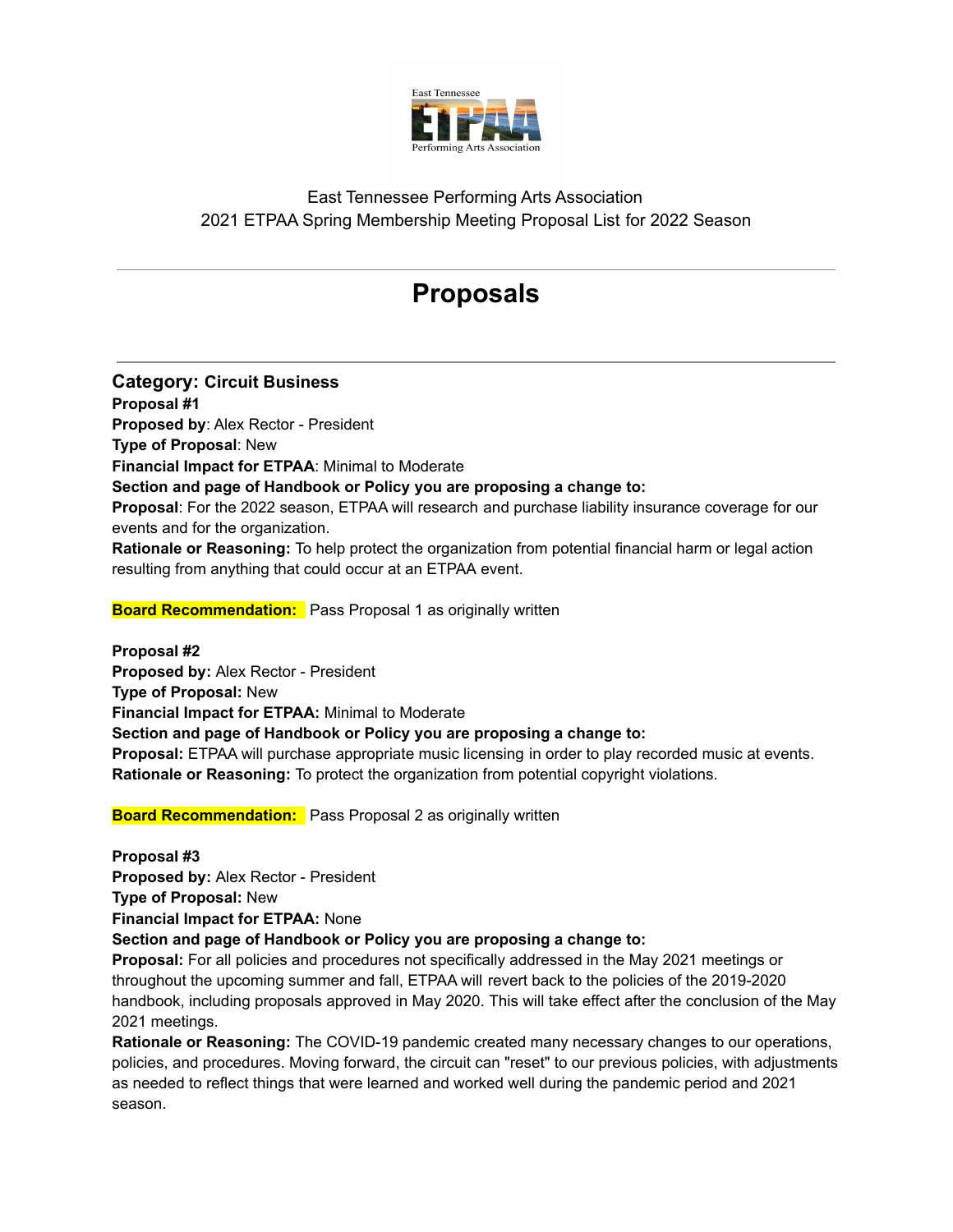

**Board Recommendation:** Pass Proposal 3 as originally written **Proposal #4**

**Proposed by:** Ashley Corey Wagne**r** - Judge coordinator **Type of Proposal:** Amendment to current By-law or Policy

**Financial Impact for ETPAA:** Moderate to Significant

**Section and page of Handbook or Policy you are proposing a change to:** Judge Payments **Proposal:** Judge payment system revised so that the burden of payment falls on both the host school and the circuit itself. Judge's fees should be covered by the host schools and any travel cost should be covered by the circuit. This would include hotel, airfare, and mileage. Both payments should be made on the day of the show if possible.

**Rationale or Reasoning:** Fees associated with judging totaled \$16,291 this year for all shows combined. That number reflects four judges for each show, not the nine that would be there in a typical year. It also reflects no judges being flown in due to COVID precautions. Judging fees are fairly consistent from show to show with an average cost being between \$2000 and \$2500. Travel costs vary greatly since some judges fly in, and mileage is very expensive and variable as well. Though this places more burden on the show hosts for costs, the circuit will be looking at a roughly \$40,000 burden for judges in the 2022 season if we do not do this. It is my opinion that this financial burden is not sustainable for the circuit.

**Board Recommendation:** The Board recommends tabling Proposal 4 for further study and discussion

#### **Category: Classification**

**Proposal #5**

**Proposed by:** Alex Rector - Hardin Valley Academy **Type of Proposal:** Amendment to Current By-law or Policy **Financial Impact for ETPAA:** None **Section and page of Handbook or Policy you are proposing a change to:** Promotions **Proposal:** If an ETPAA unit receives a circuit established promotion score while participating in a WGI event, that unit would be promoted in ETPAA. ETPAA promotion scores for the season will apply to ETPAA events and WGI events The review and appeal process would be the same as if that unit had received the score in an ETPAA event.

**Rationale or Reasoning:** To clarify our current promotion procedures.

**Board Recommendation:** Pass Proposal 5 as originally written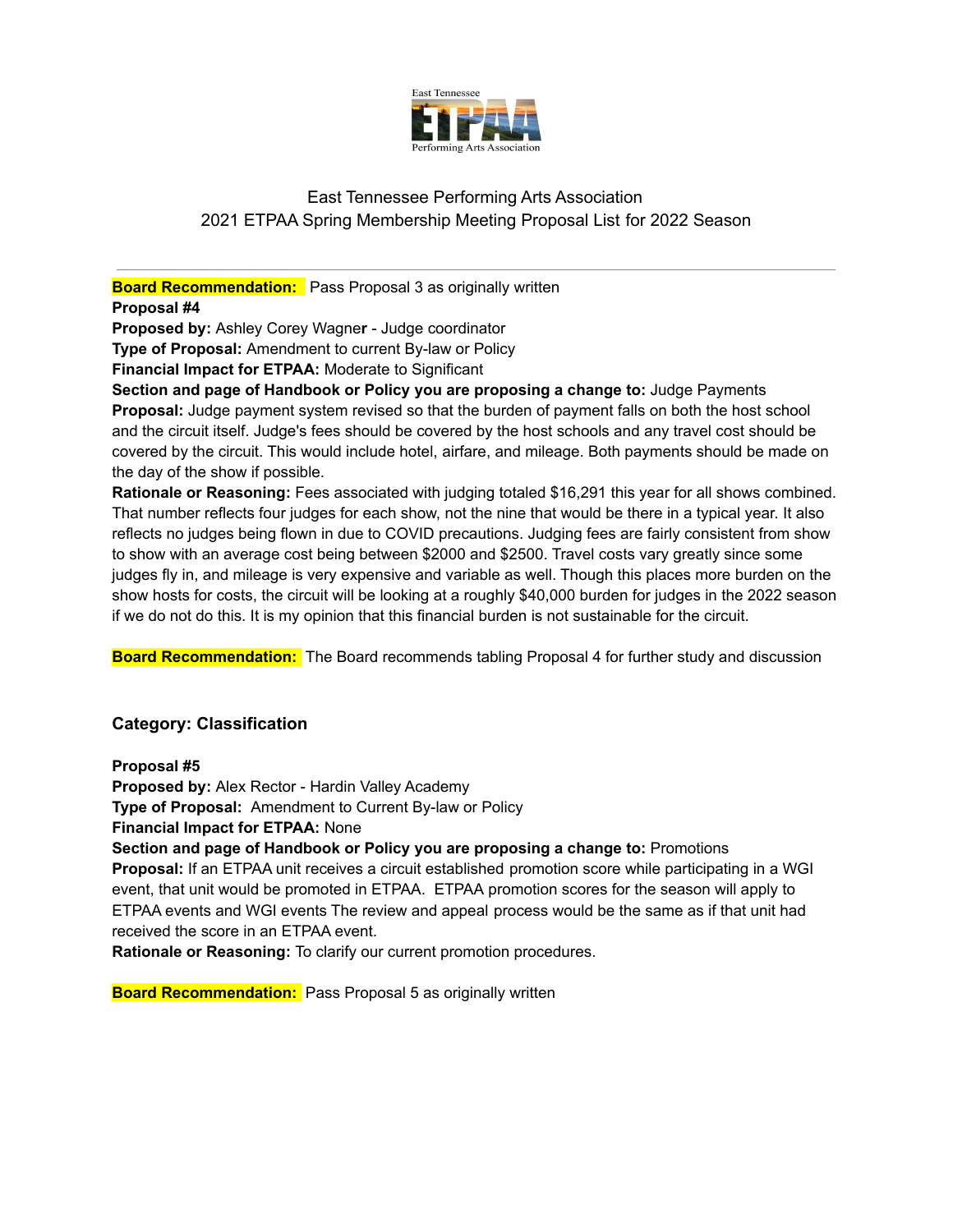

**Proposal #6 Proposed by:** Leza Carver- HIPE **Type of Proposal:** New **Financial Impact for ETPAA:** Minimal to Moderate **Section and page of Handbook or Policy you are proposing a change to:** Classification Pg. 26 **Proposal:** Keep the Solo, Duet, and Small Ensemble option for members. Continue to use the rating system created by WGI for scoring. Modify the break down to solo, duet, small ensemble (3 - 5). Interval time of 5 minutes. A \$25 entry fee for regular shows/events; \$50 for championships for Schools who have a membership unit and have kids who want to part take.

Small schools, who cannot field a program with 6 members or more, may pay a membership and have their unit compete as a duet or small ensemble.

To compete at Championships the solo, duet, or small ensemble must enter 1 regular season show/event. Championships for solo,duet, and small ensemble will occur at the last regular season event. Those competing in these classes will receive placement and awards at ETPAA Championships with all other units.

**Rationale or Reasoning:** The solo and small ensemble option was successful and gained momentum toward the end of the season. It would be great to continue to foster those who wish to explore these options.

**Board Recommendation:** Pass Proposal 6 as originally written

#### **Proposal #7**

**Proposed by:** Jason Franklin - Seymour **Type of Proposal:** Amendment to current By-law or Policy **Financial Impact for ETPAA:** None

**Section and page of Handbook or Policy you are proposing a change to:**

Classification of Guards pg. 26

**Proposal:** Re-classifications of the guard side of the circuit to consist of Cadet, Prep, Novice, SRA, SA, and SA National classes then continue as aligned with WGI. Any group that is competing at the SA level at WGI will need to be in the SA National Class within the circuit.

**Rationale or Reasoning:** Our circuit has been stagnant over the past few years with groups just staying at the same level or relying on the creation of another step in the circuit so that they don't have to "move up". With this format we will help units that need to be moving up to the SA level but may not compete nationally at that level. Yes this may make some of the smaller classes bigger but this, in itself, will also make those smaller classes more competitive and offer the opportunity for groups to be better classified for the level of choreography that is being written, performed, and achieved in the classes.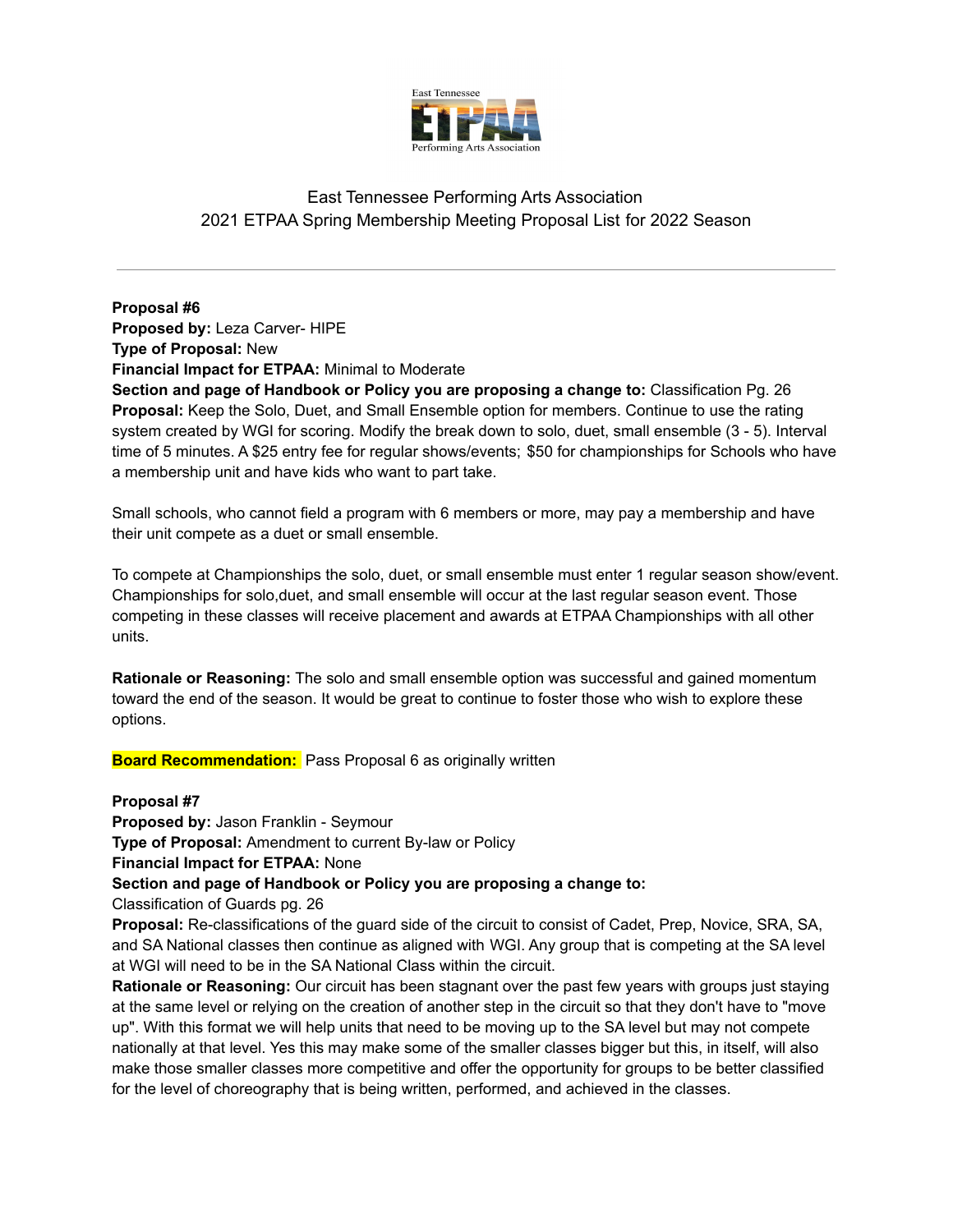

**Board Recommendation:** Pass Proposal 7 as originally written **Category: By-Laws**

**Proposal #8 Proposed by:** Leza Carver- HIPE **Type of Proposal:** Amendment to Current By-Laws or Policies **Financial Impact for ETPAA:** None **Section and page of Handbook or Policy you are proposing a change to:** Membership General Meetings Pages 15 and 16 **Proposal:** Update wording in Handbook for Membership and General Membership meeting to clarify voting for Class Representatives and Coordinator positions. Membership fee  $= 1$  unit  $= 1$  vote The delegate may only vote for the class representative that is directly related to the class they have a group competing in.

Members may make suggestions for hired positions: Judge Coordinator, Contest Coordinator, Secretary, Treasure, Sound Technicians for the board when reviewing or looking to hire new people for those positions.

**Rationale or Reasoning:** The current wording in the handbook is not exactly defined. Handbook currently states:

"Voting will take place at General Membership meetings. All active units in good standing represented by the unit director or designee will have one (1) vote per unit. A proxy system will also be implemented for voting. "

We need clarification on what positions may be voted on by Unit Members. Example, a membership unit is guard novice, they only vote for the novice class representative and the guard coordinator. All membership delegates vote for the nonspecific position: president

**Board Recommendation:** Pass Proposal 8 as originally written

**Proposal #9**

**Proposed by:** Leza Carver- HIPE **Type of Proposal:** Amendment to By-law or Policy **Financial Impact for ETPAA:** None

**Section and page of Handbook or Policy you are proposing a change to:** Membership Pg. 15 **Proposal:** Update Membership time period to November - October from September - August. Currently stated as the following in the Handbook: Membership shall run for one (1) year from September to August.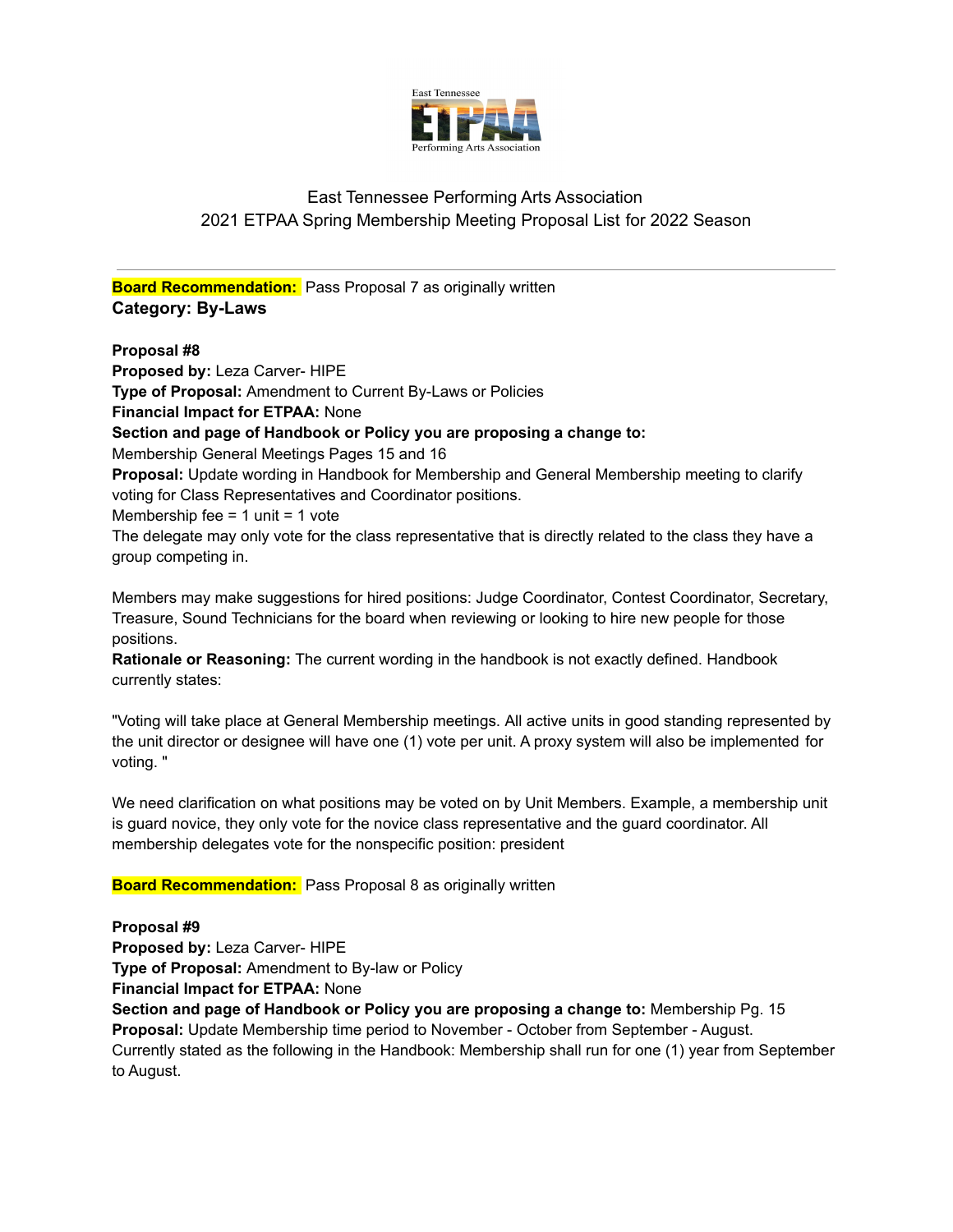

**Rationale or Reasoning:** To better align membership time period with current registration timeline. Membership generally opens in November/December for the new season. **Board Recommendation:** Pass Proposal 9 as originally written **Category: Contest**

#### **Proposal #10**

**Proposed by:** Jason Franklin- Seymour **Type of Proposal:** Amendment to By-laws or Policy **Financial Impact for ETPAA:** None **Section and page of Handbook or Policy you are proposing a change to:** Performance Time for Guard pg. 23 **Proposal:** Keep the set interval times in the circuit to stay at the 10 minute mark for all classes. **Rationale or Reasoning:** This makes for a more relaxed atmosphere as the groups go on and off the floor. This will allow for better flow from area to area, allow groups to refold their floors instead of carrying them outside, and most of all, allow for easier schedule making. This was a great benefit to this season and really relaxed the performance atmosphere. Groups that go to WGI will understand that they will need to be more time conscious when competing at the national level.

**Board Recommendation:** Pass Proposal 10 as originally written. Use WGI timing for larger competitions.

**Proposal #11 Proposed by:** Jason Franklin- Seymour **Type of Proposal:** New **Financial Impact for ETPAA:** None **Section and page of Handbook or Policy you are proposing a change to:** Show Host Handbook Warm Up Sites **Proposal:** Show sites will attempt to have warm-up in a Gym or area that can be evenly divided between two ensembles and allow for both Body and Equipment to take place without the time separation of each.

The time will be combined and allow for units to decide how to spend the warm-up time. If this is not possible at a show site then the traditional format will be allowed.

**Rationale or Reasoning:** At most WGI shows, this is the format that is followed. Units are given the chance to warm-up as needed for the double allotment of time. This will shorten transitions at shows and allow for units to decide how they spend their time.

**Board Recommendation:** Pass Proposal 11 as originally written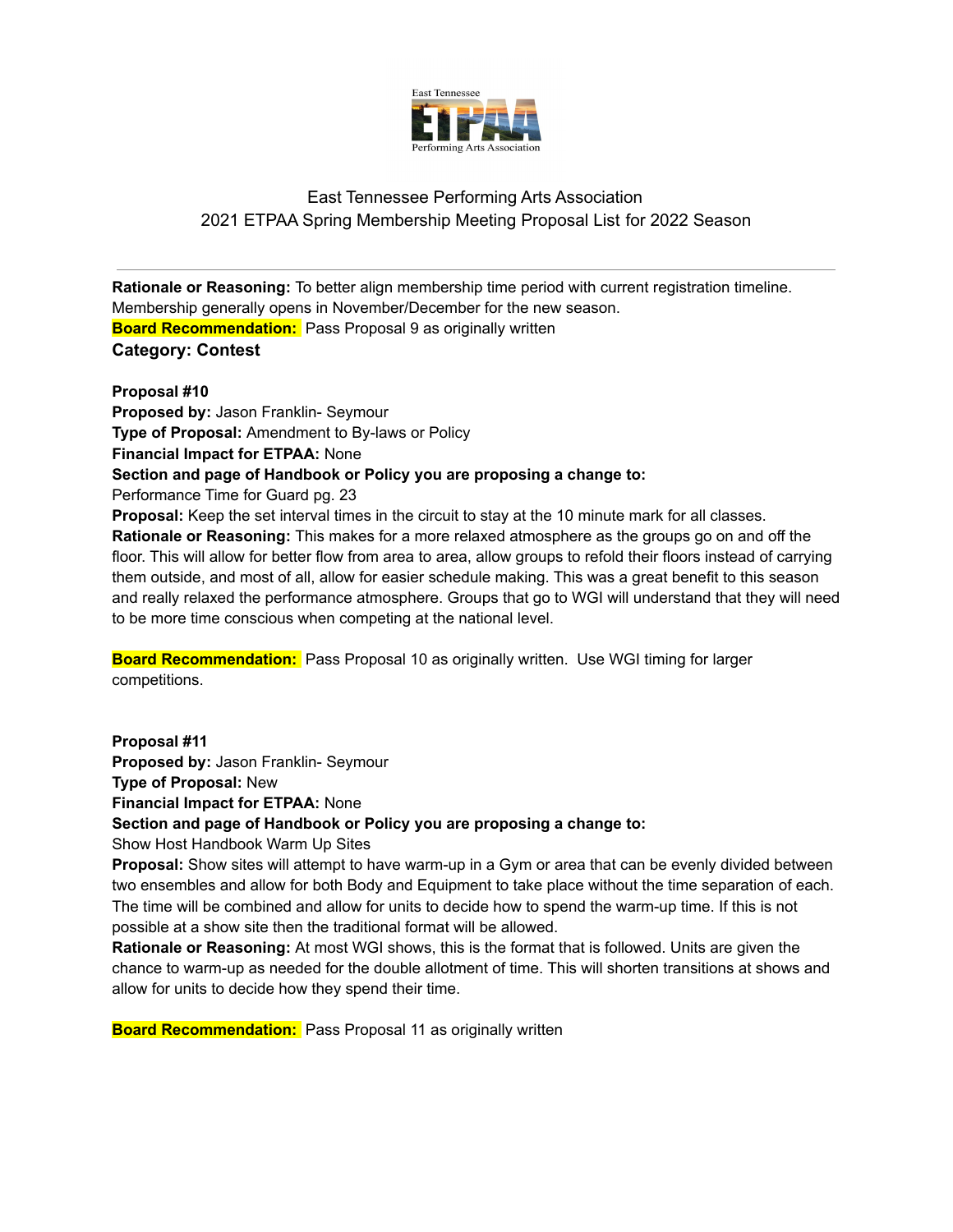

#### **Proposal #12**

**Proposed by:** Ashley Corey Wagner **Type of Proposal:** Amendment to current By-law or Policy **Financial Impact for ETPAA:** None **Section and page of Handbook or Policy you are proposing a change to:** Show Host Handbook Warm Up Sites **Proposal:** Colorguard warm-ups changed to one 15-minute warm-up space **Rationale or Reasoning:** Body and equipment warmup being separate provides a logistical hurdle for show hosts that may be unnecessary. WGI regionals and championships utilize a 15 minute combined warm-up and we can follow suit. If a second gym is used as the warm-up space then groups can run concurrently on different sides of the gym. If non gym spaces are used then they can be set up the way they are now but allow for 15 minute blocks rather than the current split.

This proposal was consolidated into Proposal 11

#### **Category: Other**

**Proposal #13 Proposed by:** Leza Carver- HIPE

**Type of Proposal:** New

**Financial Impact for ETPAA:** Minimal

**Section and page of Handbook or Policy you are proposing a change to:** N/A

**Proposal:** Creation of a Hall of Fame in honor of those who dedicate time and love to our organization. Only induct new members into the Hall of Fame every 2 years.

**Rationale or Reasoning:** The mission of the ETPAA Hall of Fame is to honor excellence and preserve our evolving history. The ETPAA Hall of Fame should be formed to recognize the individuals whose efforts and accomplishments have enhanced the ETPAA Organization, broadened the appeal of the activities, and served to inspire, educate, and be role models for all those who participate in ETPAA. The Hall of Fame should be regarded as a very prestigious award which recognizes those who have had an important impact on the entire ETPAA organization. Increasing the time between inductions to every other year will allow for a larger pool of qualified applicants each induction year.

**Board Recommendation:** Pass Proposal 13 as originally written